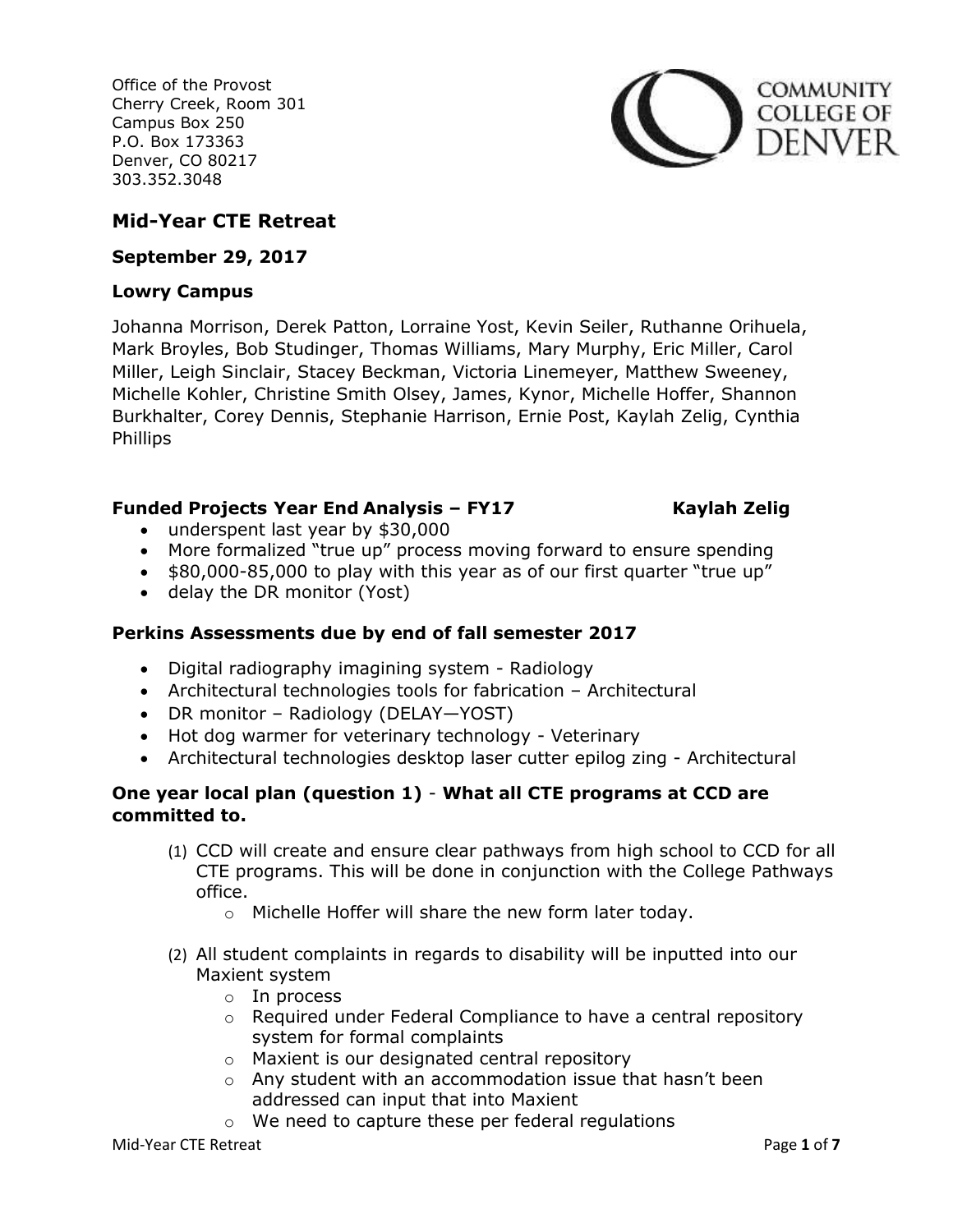

- (3) CCD CTE programs have committed to completing at least 20 prior learning assessment (PLA) portfolio reviews. These can be done through Learning Counts, but need not be.
	- o CCCS has created a dashboard for students. Recently improved. www.placredit.com
	- o State has updated the law. If veteran with JCerts, they must be accepted by 4-year institutions. Issues remain in other areas where PLA is awarded but not accepted by 4-year institutions.
	- $\circ$  If anyone is made aware of PLA reviews completed, please let Kaylah know.
- (4) All of our CTE faculty, instructors, and deans will be trained in the new plans of study process.
	- $\circ$  This training will be provided today during the meeting.
- (5) Create an employer survey so that all 100% of our identified employers can be surveyed.
	- o Who tracks identified employers?
		- i. AMC—both programs
		- ii. RTE
		- iii. Vet Tech
		- iv. NUA
		- v. DHE
		- vi. HSE
	- o **Strategic Plan 6** This has not been accomplished and will roll into next year.
	- o **Strategic Plan 7** This has not been done for all programs, and an employer survey will be created.
	- o **Strategic Plan 12** We still need to increase funding for professional development.

# **One year local plan (question 5)** – **Describe the process that will be used to evaluate and continuously improve the local performance of the institution.**

- Discussion on ASB and the specific recommendations that are being acted upon.
- Discussion on how program review here at CCD is in development and will align with the CCCS cycle.
	- $\circ$  No CTE program uses CCCS 5-year program review data for their own program improvement measures. There is consensus that the CCCS numbers are not correct/useful.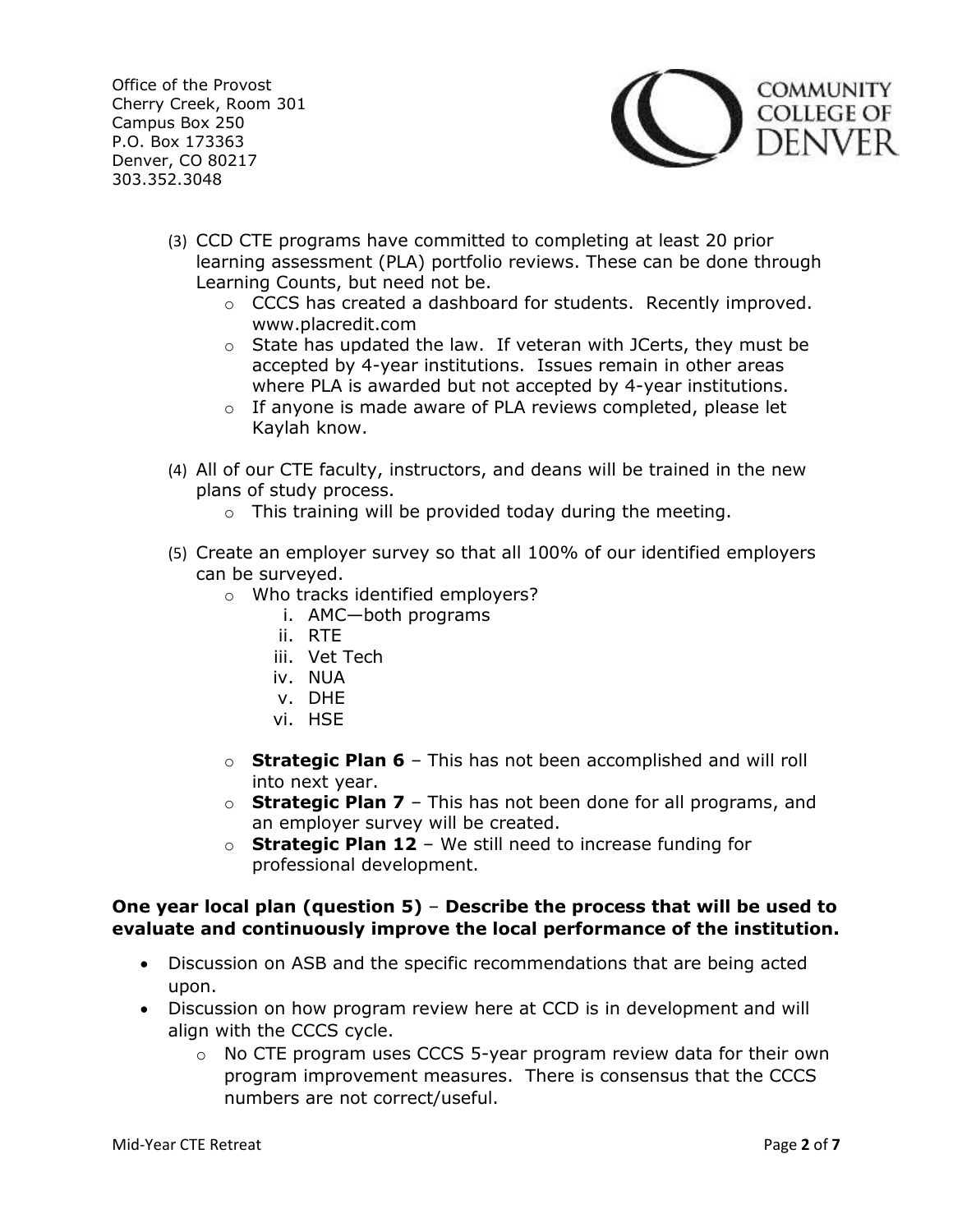

### **CHAMP Grant – Internship Agreement Packet Matt Sweeney**

Through CHAMP, goal was to provide more work-based learning activities. Matt's predecessor represented internships for the entire college. There may not be a representative in Career Development Center to assist with this. Goal to target internships near the end of pathway. GPA minimum, sufficient academic progress, set of requirements for paperwork (Internship Agreement with expectations for student, site supervisor, Career Development Center rep, and faculty advisor).

Co-creation of learning objectives and outcomes by student, site supervisor, and faculty advisor.

Consider worker's compensation. If paid internship, that person becomes employee under site worker's comp. If unpaid, CCD covers worker's compensation. Do inform HR about internships or other experiential learning opportunities, paid or unpaid. This needs to be explored and clarified, given the contradictions in the verbiage above and that written in the Internship Handbook. Also, academic departments (or students) may need to pay for worker's comp coverage for students pursuing experiential learning.

If internships offered, consider requesting program fee for those internship courses (\$15). Program fee requests need to be submitted to Mike Miller by the provost by January for consideration and review for the coming FY.

Blanket clinical and internship program fee request for FY19 to be submitted by provost to Mike. We just need a list of clinical and internship courses in catalog.

Where should the Internship Handbook live? Designed to be a resource to reference for internship supervisors. This technically represents all CTE programs. Should cover more than just internships, to include clinical, service learning, and any other experiential learning.

To create an electronic document so that people can access specific CTE program applications/processes for enrollment. Process to be explained for each program/course.

Given the wide variability of expectations and processes across programs, some of which are required by outside accreditation bodies, it is not practical or even possible to have a college wide process for experiential learning.

Kaylah will send out handbook for CTE programs to use in developing their own handbook for experiential learning. Expectation that each CTE program will create a handbook that can be uploaded to each program's page for student use.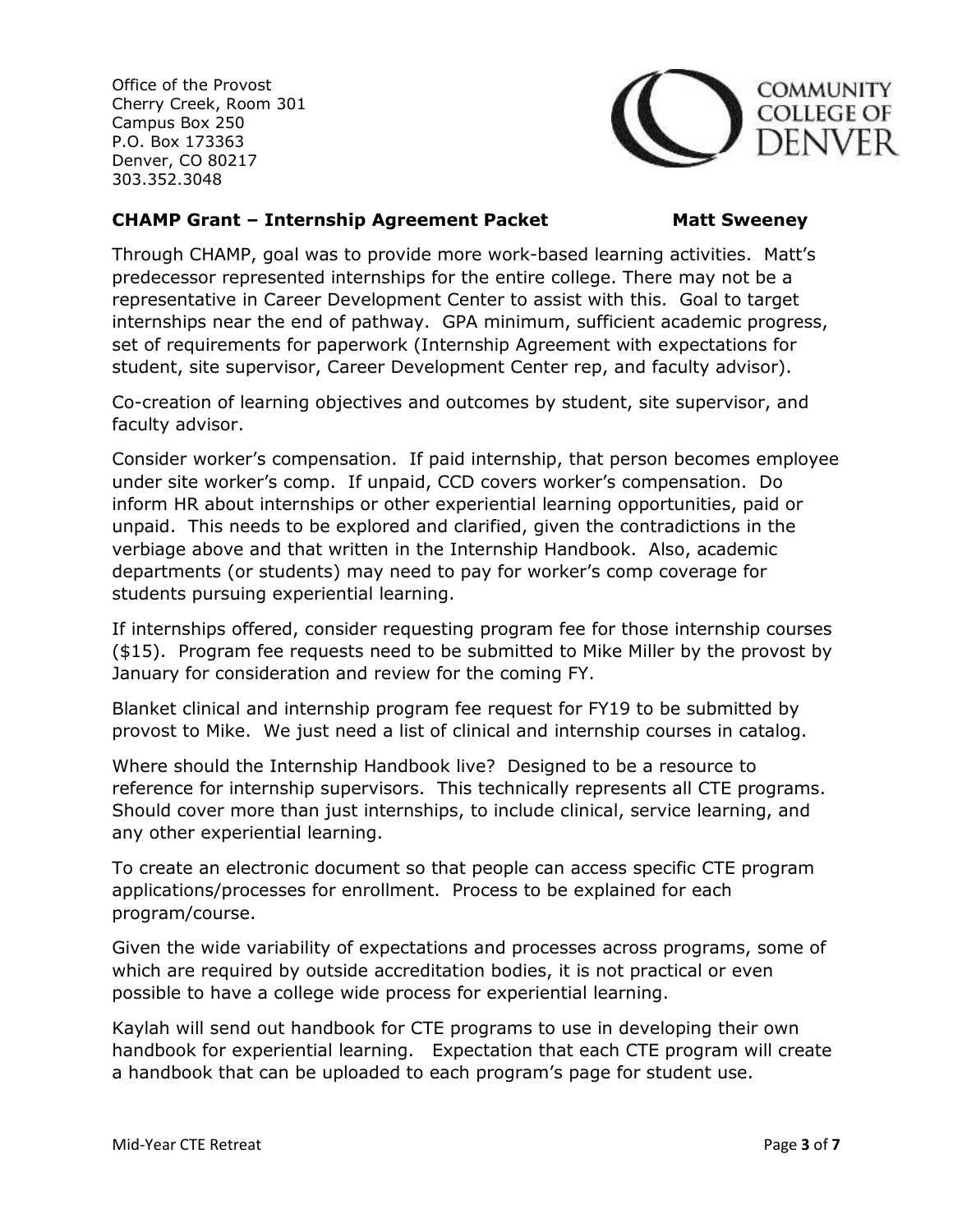

Common language will be developed around worker's compensation processes and that will then be included in each handbook or information page.

Discussion around responsibility for worker's comp for students engaged in experiential learning at their own place of work. Consensus: CCD is responsible regardless.

Need for electronic survey for employers, students, or any others. This is necessary for several programs' outside accrediting processes, but would be handy for most/all.

Reminder that internships need to be 3:1 contact hour based (750 minutes/credit). 75% of grade comes from site experiences. 25% out-of-class experience needs to make up 25% of grade. Can be graded or satisfactory/unsatisfactory, but it must affect their grade. There needs to be "homework". There needs to be evidentiary artifacts in case there are audits. Kaylah will provide the regular retention limits and will send that to everyone.

# **Work Based Learning Opportunities Deans Deans**

- How many locations are currently involved and is the program or the student charged with finding the location?
- How many students currently participate? What is that in percentages of the program?
- Do they track if these work places then hire our graduates?

RTE, PAR, ACC, HSE, NUA, DEH, MAP, MOT, STE, ECE are at 100% requirement for experiential learning experience in the workplace

75% none

BUS at 50%

25% none

MAC, CIS, CRJ, JOU, HWE, ACC, EGT have opportunities for students to engage in experiential learning but it is not a requirement for the degree

MGD, AEC, ACC do not have opportunities for students to engage in experiential learning.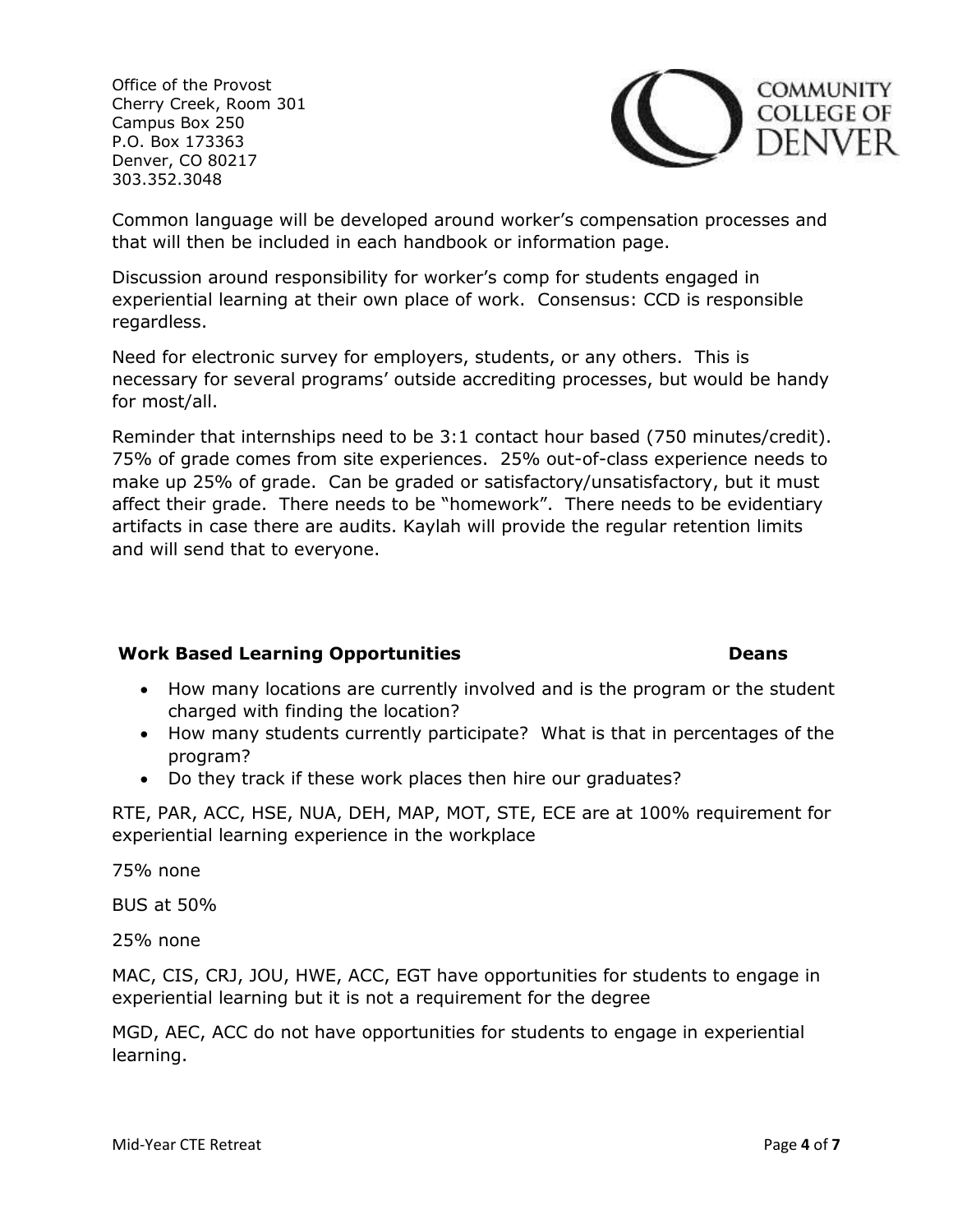

### **Who is in charge of finding the location?**

PAR, MAP—internship locations are provided but students have opportunities to find alternative sites. These are then vetted by PAR chair.

JOINTLY—BUS, RTE-CT, MAC, Vet Tech, BTE

HSE, ECE—Student responsibility

Faculty only—RTE, DEH, ACC

Experiential learning is a requirement for CTE programs. Kaylah will reach out to chairs, copying deans, to figure out how/where these experience are/can be developed into the programs.

### **Do any programs track whether the student got a job where they did the experience?**

Advanced schooling is required for HSE.

Captured on VE-135.

This has an impact on retention. Internships turn into salaried fulltime positions before students complete their certificate/degree.

### **Plans of Study Training Michelle Hoffer**

State requirement that each CTE has a plan of study that aligns from high school. Training on the new [form](http://coloradostateplan.com/administrator/perkins/cte-best-practices/implementing-cte-program-of-study/) (click on program of study and download). Once completed, please send to Kaylah. Michelle Hoffer provides a training on how to complete. PPT available.

Goal is to create career-literate students who understand why CTE is relevant.

Michelle provides the CCD Health and Wellness Program of Study

The System loves links. The more links the better, as opposed to much language. Michelle needed to work with CEC partners. Needed to engage with [Brandon Protas](mailto:brandon.protas@ccd.edu) in order to help HS partner engage and understand what was needed.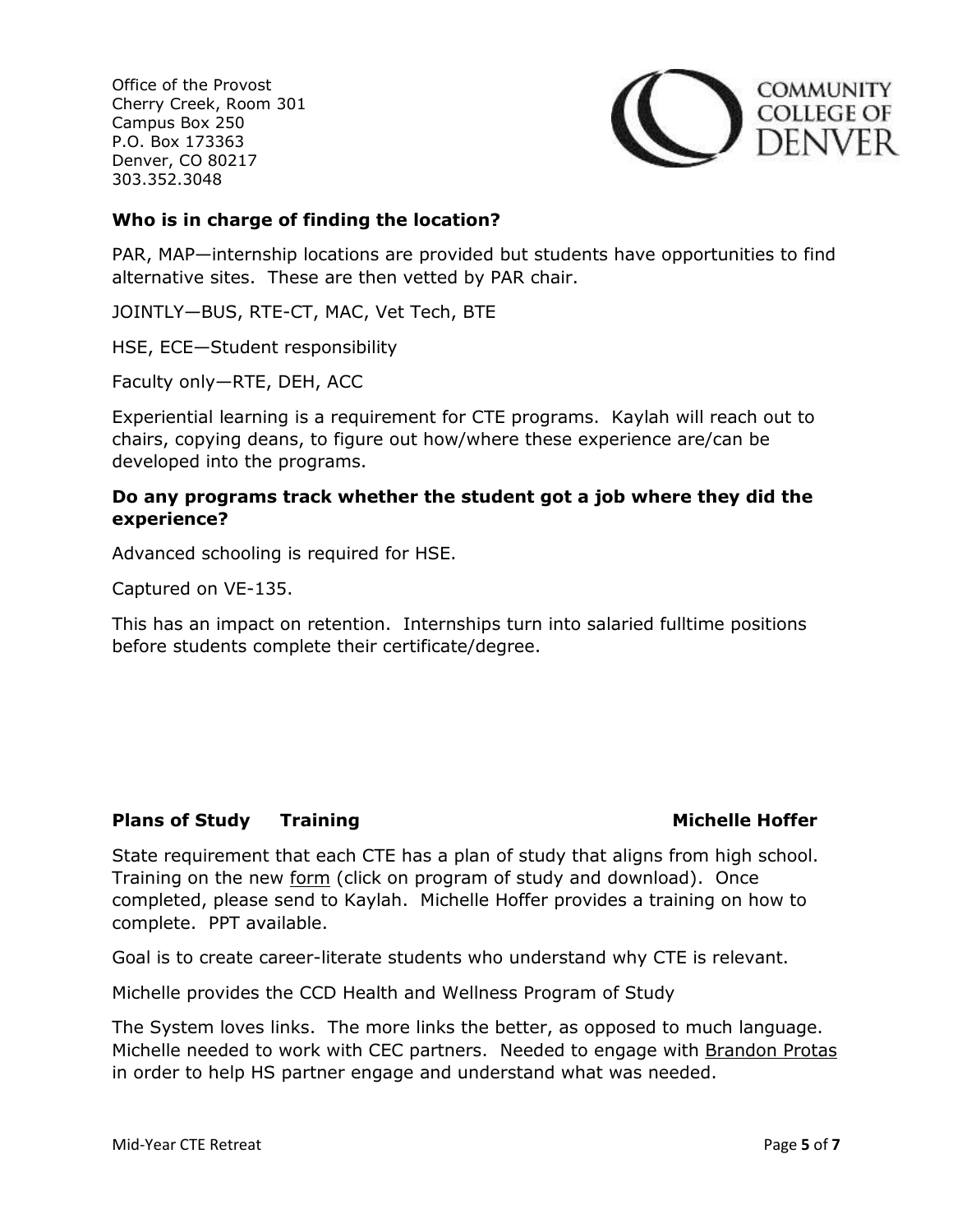

Remember to put any prerequisite experience leading into your programs as well as any college requirements not within your prefix, such as ENG 121, COM 115, MAT courses available via concurrent enrollment.

To find out Career Cluster, there's a link from Michelle's PowerPoint, or [here.](http://coloradostateplan.com/educator/career-clusters/)

With CETE and General Education Sequence of Courses, link to four-semester plan information from Catalog or program webpage.

The most challenging part is getting the secondary-level information. First step would be to work with [Brandon Protas.](mailto:brandon.protas@ccd.edu)

Once completed, send it to Kaylah and she will forward to the appropriate CCCS program director.

LMI Colorado (Labor Market Information Colorado)( is essentially the O\*Net for Colorado. Great place for you to go to justify need in Colorado, even if national need data isn't helpful. Wage data, starting, mid-career wage info available. Also more user friendly than O\*Net site.

#### **Two Deadlines**:

Updated Programs of Study Due to Kaylah by: **February 15, 2018**

Handbooks will be up on the Web by: **March 1, 2018**

### **Working Lunch**

### **Special Population Groups Discussion Kaylah**

### **Displaced Homemakers**

Last meeting, Crystal Hernandez spoke to the group about Displaced Homemakers. Machining and Welding have both worked with Crystal Hernandez.

Strengthening Working Families—Elizabeth Schroeder and opportunity for connection. This helps students' complete short-term certificates in one semester. CIS has been working with the CCD Foundation.

There is still opportunity to address our displaced homemaker population this year. Having Crystal come and speak to students this fall and spring about the KEYS Scholarship might be a good idea. It is hard to identify this population, as even individuals within this population may not identify as such.

In the spring we need to choose a subpopulation on which to focus for the coming year. Historically, system has determined that gender would be the focus. Now